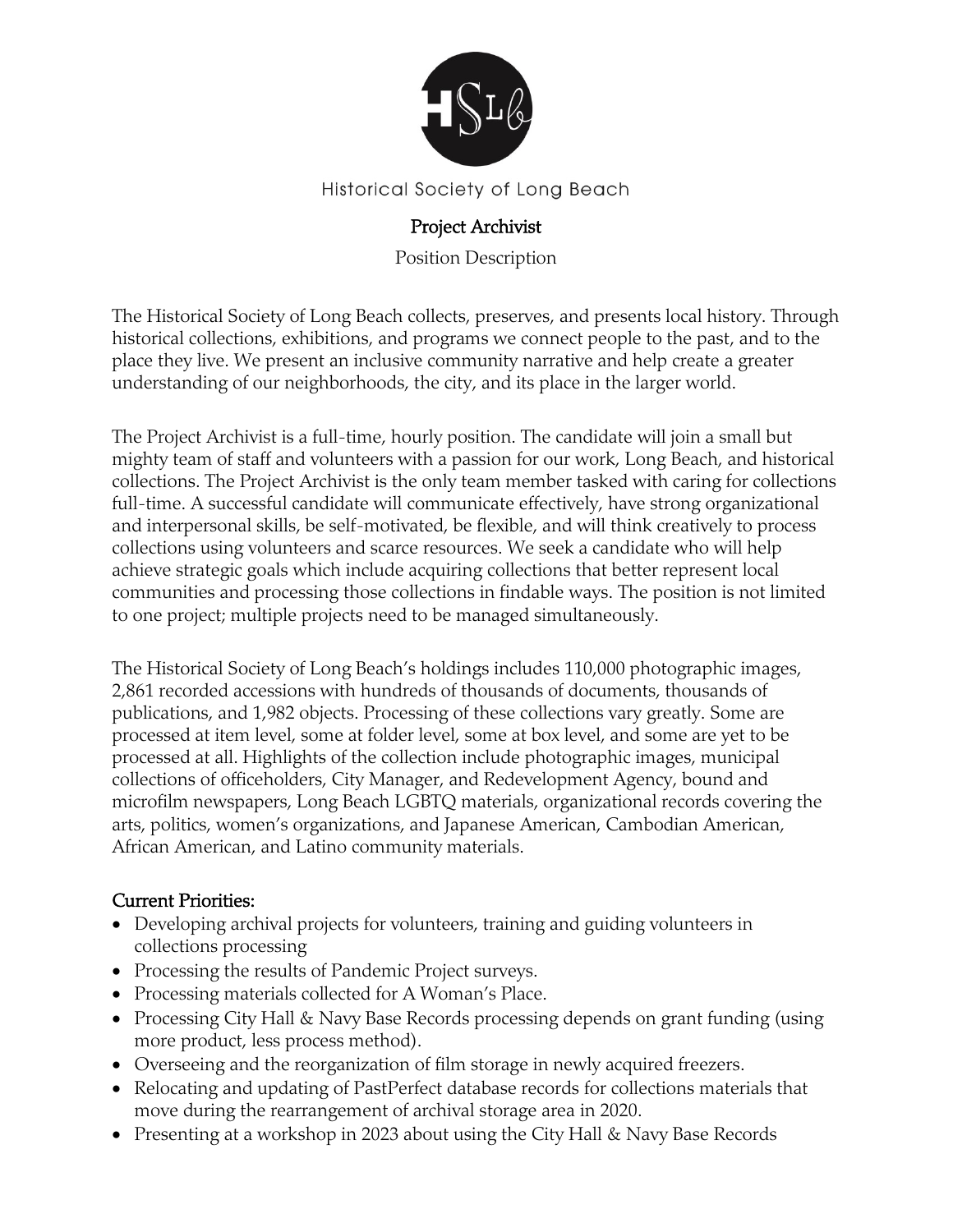### Primary Responsibilities Include:

- Aiding in the development of projects and grant proposals to further collections care.
- Making recommendations and assisting with budgets for archival projects.
- Developing and suggesting collections policy and deaccession policy.
- Creating or overseeing accession records for all new contributions to the Historical Society of Long Beach.
- Organizing volunteers to catalog historical collections.
- Working with the Executive Director to prioritize collections projects that fit with the newly adopted strategic plan and exhibitions.
- Cataloging and organizing exhibition materials.
- Working with all staff and helping with research inquiries, identifying appropriate items, and sometimes arranging and staffing appointments.
- Member of Exhibition team—assisting in research and selecting items; may include planning, digitization, and installation.
- Assembling meetings with historians, board members, staff members, and collections volunteers.

## Desired Qualifications:

- Advanced Degree in Library Science or significant coursework towards an advanced degree
- Experience working with archival materials
- Familiarity with content management systems
- Experience creating finding aids and entries on the Online Archive of California
- Developing authority files
- Ability to complete projects in a timely manner
- Demonstrated ability to effectively communicate orally and in writing
- Strong analytical, organizational, and interpersonal skills
- Flexibility, adaptability, self-motivated, ability to think creatively
- Knowledge of Long Beach and Southern California history.

# Physical Requirements:

- Sit, perform desk-based computer tasks, for long periods of time.
- Frequently twist/bend/stoop/squat, grasps lightly/fine manipulation, grasp forcefully,
- sort/file paperwork or parts, lift/carry/push/pull objects that weigh up to 40 pounds.
- Stand/walk, reach/work above shoulders, climb ladders and stairs

# Shared Responsibilities:

- Visitor Services—greeting visitors about the HSLB and our services; encouraging membership; assessing visitor needs; assisting researchers; accepting contributions of historical materials to the HSLB's collection; talking about exhibitions.
- Answering telephone, retrieving messages and responding to calls.
- Staffing the facility on Saturdays, Thursday evenings, preplanned events, and some First Friday evenings.

# Salary Range:

\$16 to \$20 per hour depending upon experience.